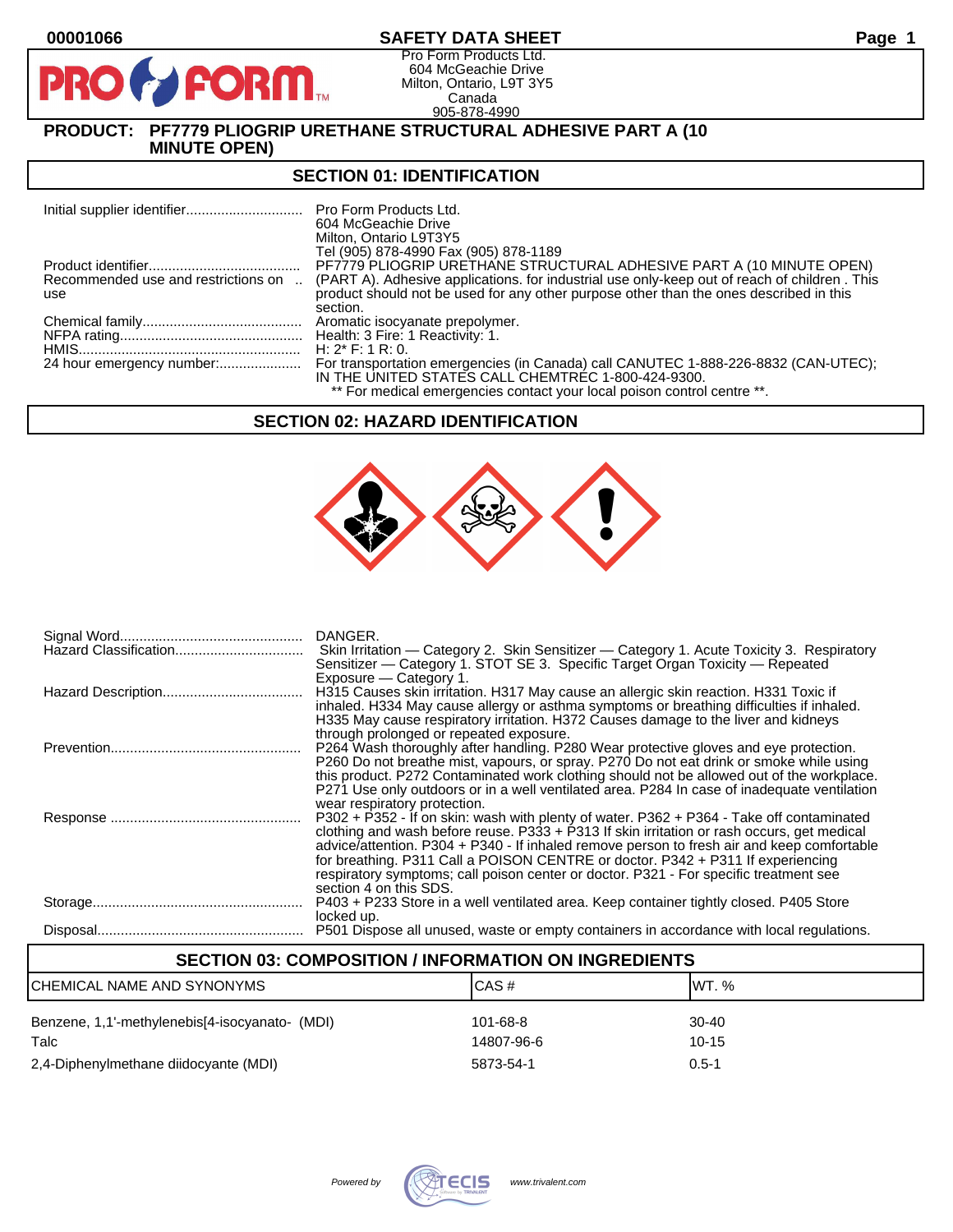#### **SECTION 04: FIRST-AID MEASURES**

| Check for and remove any contact lenses, if safe and easy to do so. In case of contact,<br>immediately flush eyes, keeping eyelids open, with plenty of water for at least 15 minutes.                                                                                                                                                                                                                                                                                                                                                                                                                                                                                                                                                                                                                   |
|----------------------------------------------------------------------------------------------------------------------------------------------------------------------------------------------------------------------------------------------------------------------------------------------------------------------------------------------------------------------------------------------------------------------------------------------------------------------------------------------------------------------------------------------------------------------------------------------------------------------------------------------------------------------------------------------------------------------------------------------------------------------------------------------------------|
| Obtain medical attention.<br>Immediately flush skin with plenty of soap and water. Remove contaminated clothing.<br>Wash clothing before reuse. Do not peel solidified product off the skin. If irritation persists,<br>seek medical attention.                                                                                                                                                                                                                                                                                                                                                                                                                                                                                                                                                          |
| If inhaled, remove to fresh air. If not breathing, give artificial respiration. If breathing is<br>difficult, give oxygen, obtain medical attention.                                                                                                                                                                                                                                                                                                                                                                                                                                                                                                                                                                                                                                                     |
| Rinse mouth with water. Never give anything by mouth to an unconscious person. If<br>spontaneous vomiting occurs have victim lean forward with head down to prevent<br>aspiration of fluid into the lungs. Obtain medical attention immediately.                                                                                                                                                                                                                                                                                                                                                                                                                                                                                                                                                         |
| Treat victims symptomatically. Skin: this compound is a known skin sensitizer. Treat<br>symptomatically as for contact dermatitis or thermal burns. If burned, treat as thermal burn.<br>Ingestion: treat symptomatically. There is no specific antidote. Inducing vomiting is<br>contraindicated because of the irritating nature of this compound. Respiratory: this<br>compound is a known pulmonary sensitizer. Treatment is essentially symptomatic. An<br>individual having a skin or pulmonary sensitization reaction to this material should be<br>removed from exposure to any isocyanate. In the event of an incident involving this product<br>ensure that medical authorities are provided a copy of this safety data sheet. In all cases, if<br>irritation persists seek medical attention. |

#### **SECTION 05: FIRE-FIGHTING MEASURES**

| Suitable and unsuitable extinguishing<br>media                                                                     | Dry chemical. Carbon dioxide. Water spray.                                                                                                                                                                                                                                                                                                                                                                                                                                                                |
|--------------------------------------------------------------------------------------------------------------------|-----------------------------------------------------------------------------------------------------------------------------------------------------------------------------------------------------------------------------------------------------------------------------------------------------------------------------------------------------------------------------------------------------------------------------------------------------------------------------------------------------------|
| Specific hazards arising from the<br>hazardous product, such as the nature of<br>any hazardous combustion products | Aldehydes, carbon dioxide and carbon monoxide, halogenated hydrocarbons, hydrogen<br>cyanide (hydrocyanic acid), isocyanates, ketones, nitrogen compounds, nitrogen oxides<br>(nox), toxic fumes carbon dioxide and carbon monoxide, hydrogen cyanide (hydrocyanic<br>acid), isocyanates, nitrogen oxides (nox), toxic fumes, aldehydes, ketones, halogenated<br>hydrocarbons.                                                                                                                            |
| Special protective equipment and<br>precautions for fire-fighters                                                  | Firefighter should be equipped with self-contained breathing apparatus and full protective<br>clothing to protect against potentially toxic and irritating fumes. During a fire, isocyanate<br>vapours and other irritating, highly toxic gases may be generated by thermal decomposition<br>or combustion. Cool fire-exposed containers with cold water spray. Heat will cause<br>pressure buildup and may cause explosive rupture. Heat will cause pressure buildup and<br>may cause explosive rupture. |
| Unusual fire / explosion hazards.                                                                                  | Reaction between water or foam and hot MDI can be vigorous.                                                                                                                                                                                                                                                                                                                                                                                                                                               |

# **SECTION 06: ACCIDENTAL RELEASE MEASURES**

| Isolate area and keep unauthorized people away. Do not walk through spilled material.<br>Wear recommended protective equipment. Ventilate. Open windows and doors to allow<br>air circulation. Dike area to prevent spreading. The use of absorbent socks or spill pillows<br>may be required. Stop leak if safe to do so. Prevent runoff into drains, sewers, and other                                                                                                                                                                                                                                                                                                                                                                                     |
|--------------------------------------------------------------------------------------------------------------------------------------------------------------------------------------------------------------------------------------------------------------------------------------------------------------------------------------------------------------------------------------------------------------------------------------------------------------------------------------------------------------------------------------------------------------------------------------------------------------------------------------------------------------------------------------------------------------------------------------------------------------|
| waterways.<br>Absorb isocyanates with sawdust or other absorbent. Cover spill area with suitable<br>absorbent material (e.g., sand, earth, sawdust, vermiculite, Oil-Dri, Kitty Litter, etc.).<br>Saturate absorbent material with neutralizing solution. Recommended portion is ten parts<br>neutralizing solution to one part spilled material. Suggested neutralization solution: 90%<br>water $+5\%$ concentrated ammonia $+5\%$ detergent (dish soap). Add an additional layer of<br>absorbent material. Use shovel to move absorbent material around to ensure that all                                                                                                                                                                                |
| spilled material comes in contact with the neutralizing solution. Shovel all absorbed<br>material, including absorbent socks or spill pillows, into an appropriate salvage drum. Add<br>further amounts of neutralizing solution. Allow to stand (covered loosely) for 48 to 72<br>hours, to allow any gases to escape. Do not use neutralizing solution on a large spill.<br>Decontaminate spill area with decontamination solution. Area can then be washed with<br>soap and water. Use a heat gun and a scraper to remove cured adhesive. Prior to using a<br>heat gun, ensure that the surface can withstand the heat generated by the gun. Use a<br>solvent such as; isopropanol, methyl ethyl ketone, or acetone, to clean up up residual<br>curative. |

# **SECTION 07: HANDLING AND STORAGE**

| Precautions for safe handling |
|-------------------------------|
|-------------------------------|

Precautions for safe handling.................... Avoid skin and eye contact. Do not breathe vapours, mist or dust. Use adequate ventilation. Decomposition products can be highly toxic and irritating. Individuals with lung or breathing problems or prior allergic reactions to isocyanates must not be exposed to vapour or spray mist. Handle in accordance with good industrial hygiene and safety

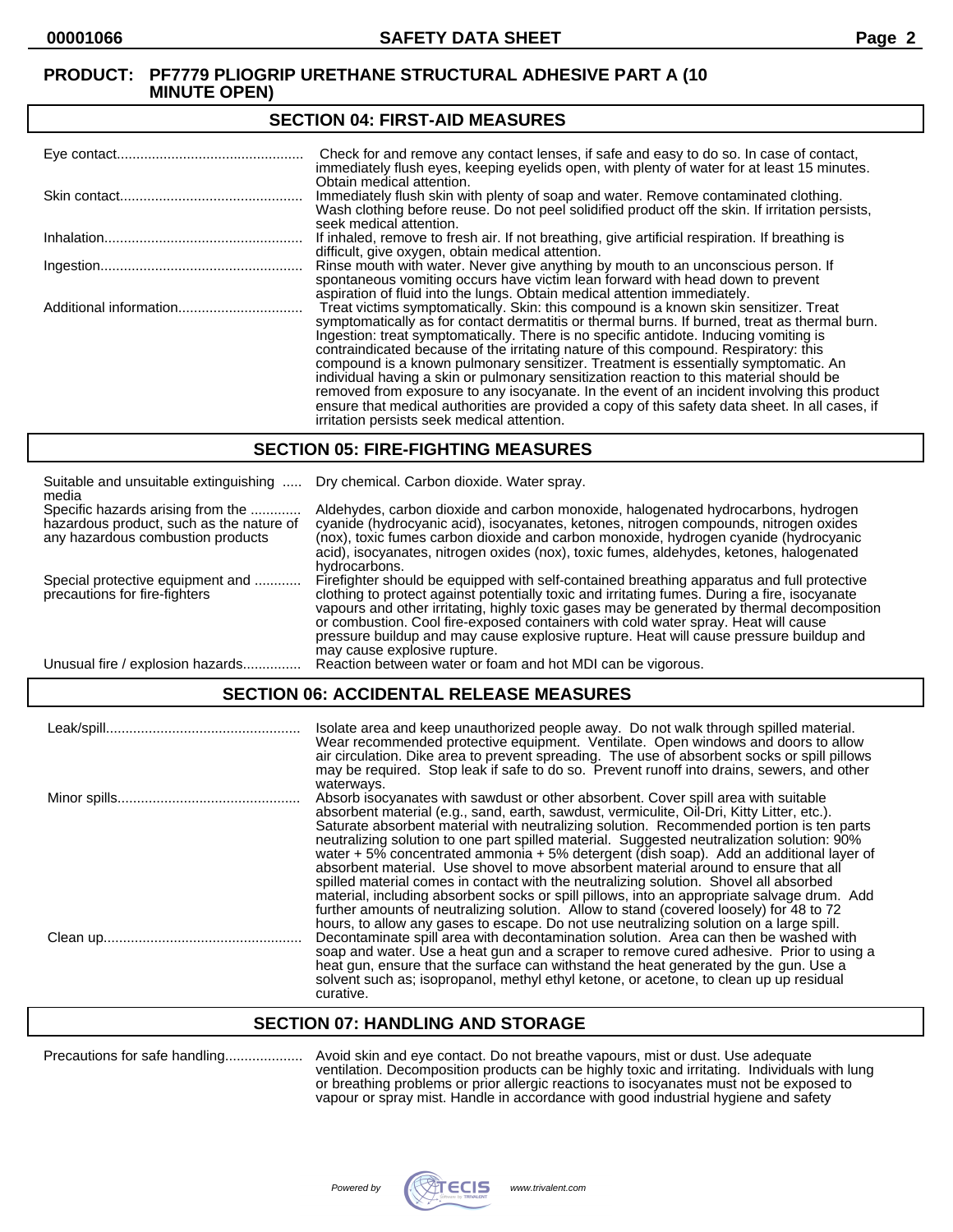#### **SECTION 07: HANDLING AND STORAGE**

Precautions for safe handling.................... practices. Warning properties (irritation of the eyes, nose and throat or odour) are not adequate to prevent chronic overexposure from inhalation. Wash thoroughly after handling. Wear respiratory protection if material is heated, sprayed, used in confined space, or if exposure limit is exceeded. Employee education and training are important. Conditions for safe storage, including any Store in tightly closed containers to prevent moisture contamination. Store in a cool, dry incompatibilities and well ventilated area. Exposure to vapours of heated isocyanates can be extremely dangerous.

## **SECTION 08: EXPOSURE CONTROLS / PERSONAL PROTECTION**

| <b>INGREDIENTS</b>                                    | TWA                 | <b>ACGIH TLV</b><br><b>STEL</b>                                                                                                                                                                                                                                                                                                                                                                                                                                                                                                                                                                                                                                                                                                                                                                                                                                                                                                                                                                                 | <b>OSHA PEL</b><br>PEL | <b>STEL</b>                    | <b>NIOSH</b><br>REL |
|-------------------------------------------------------|---------------------|-----------------------------------------------------------------------------------------------------------------------------------------------------------------------------------------------------------------------------------------------------------------------------------------------------------------------------------------------------------------------------------------------------------------------------------------------------------------------------------------------------------------------------------------------------------------------------------------------------------------------------------------------------------------------------------------------------------------------------------------------------------------------------------------------------------------------------------------------------------------------------------------------------------------------------------------------------------------------------------------------------------------|------------------------|--------------------------------|---------------------|
| Benzene,<br>1,1'-methylenebis[4-isocy<br>anato- (MDI) | 0.005 ppm           | Not established                                                                                                                                                                                                                                                                                                                                                                                                                                                                                                                                                                                                                                                                                                                                                                                                                                                                                                                                                                                                 | 0.005 ppm TWA          | 0.005 ppm AB OEL<br><b>TWA</b> | $0.05$ mg/m $3$     |
| Talc                                                  | $2$ mg/m $3$        | Not established                                                                                                                                                                                                                                                                                                                                                                                                                                                                                                                                                                                                                                                                                                                                                                                                                                                                                                                                                                                                 | 2 mg/m3 TWA            | Not established                | Not established     |
|                                                       | CA ON: 2mg/kg (TWA) |                                                                                                                                                                                                                                                                                                                                                                                                                                                                                                                                                                                                                                                                                                                                                                                                                                                                                                                                                                                                                 |                        |                                |                     |
| 2,4-Diphenylmethane<br>diidocyante (MDI)              | Not established     | Not established                                                                                                                                                                                                                                                                                                                                                                                                                                                                                                                                                                                                                                                                                                                                                                                                                                                                                                                                                                                                 | Not established        | Not established                | Not established     |
|                                                       |                     | Chemical safety goggles and full faceshield if a splash hazard exists. Contact lenses                                                                                                                                                                                                                                                                                                                                                                                                                                                                                                                                                                                                                                                                                                                                                                                                                                                                                                                           |                        |                                |                     |
|                                                       |                     | should not be worn when working with this chemical.<br>Chemical resistant gloves.<br>Wear adequate protective clothes. Wear long sleeves and trousers to prevent dermal<br>exposure.<br>Safety boots per local regulations.<br>In case of insufficient ventilation, wear suitable respiratory equipment. An approved air<br>purifying respirator with organic vapour cartridges and particulate prefilter can be used to<br>minimize exposure. However, this should be permitted only for short periods of time $(1hour) at relatively low concentrations (at or near the exposure limit). Protection provided byair-purifying respirators is limited. The use of a positive pressure air supplied respirator ismandatory when airborne concentrations are not known or airborne solvent levels are 10times the appropriate exposure limit or spraying is performed in a confined space or withlimited ventilation. Use NIOSH approved respirator or equipment. Do not exceed the uselimits of the respirator.$ |                        |                                |                     |
| Appropriate engineering controls                      |                     | Eye wash facility and emergency shower should be in close proximity. Educate and train<br>employees on the safe use and handling of the product.<br>Ventilate adequately. Exhaust air may need to be cleaned by scrubbers or filters to reduce<br>environmental contamination. Vent work area to ensure airborne concentrations are below<br>the current occupational exposure limits. Avoid breathing mists; if general ventilation or<br>local exhaust is inadequate, persons exposed to mists should wear approved breathing<br>devices.                                                                                                                                                                                                                                                                                                                                                                                                                                                                     |                        |                                |                     |

# **SECTION 09: PHYSICAL AND CHEMICAL PROPERTIES**

| Appearance/Physical state                      | Part A:. Viscous liquid.                  |
|------------------------------------------------|-------------------------------------------|
|                                                | Beige.                                    |
|                                                | No data.                                  |
|                                                | Not available.                            |
| Vapour pressure (mm Hg)                        | $<$ 0.013 hPa @ 25C.                      |
|                                                | $>1$ .                                    |
|                                                | No data.                                  |
| Relative Density (Specific Gravity)            | 1.288 g/cm3 @ 20°C - 10.72 lb/USG @ 25°C. |
| Melting / Freezing point (deg C)               | Not available.                            |
|                                                | Practically insoluble in water.           |
| Initial boiling point / boiling range (deg C). | $>200^{\circ}$ C ( $>392^{\circ}$ F).     |
|                                                | $\leq$ 1. (butyl acetate = 1).            |
| Flash point (deg C), method                    | >100°C, >212°F.                           |
| Auto ignition temperature (deg C)              | Not available.                            |
| Upper flammable limit (% vol)                  | No data.                                  |
| Lower flammable limit (% vol)                  | No Data.                                  |
| Partition coefficient — n-octanol/water        | Not available.                            |
|                                                | No data.                                  |
|                                                | Not available.                            |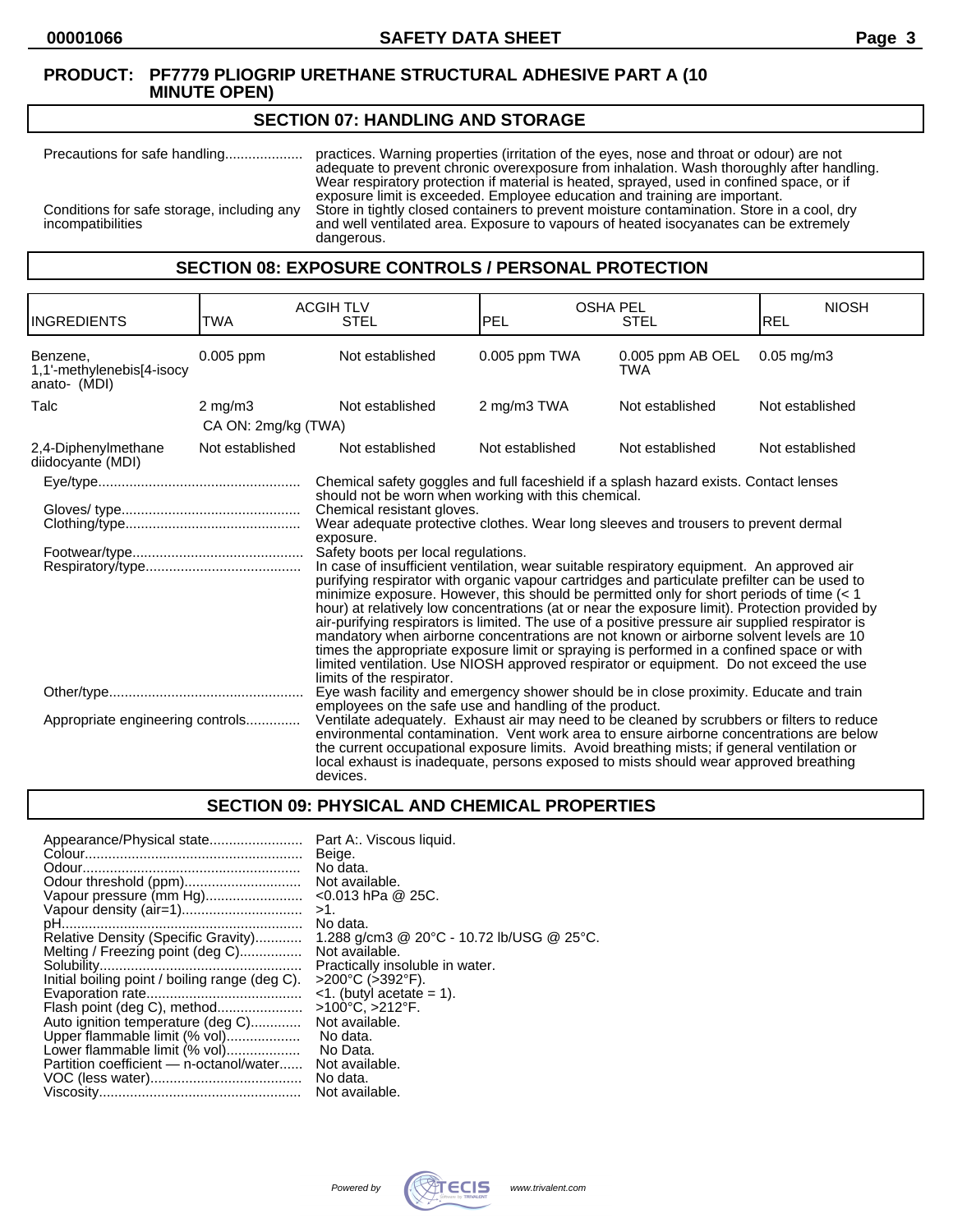# **SECTION 10: STABILITY AND REACTIVITY**

| Conditions to avoid, including static<br>discharge, shock or vibration<br>Hazardous decomposition products | Stable at normal temperatures and pressures.<br>Contact with moisture and other materials will react with isocyanates.<br>Acids, alcohols, aluminum, amines, ammonia, bases, copper alloys, fluorides, iron,<br>isocyanates, oxidizers, phosphorus compounds, strong alkalis, water, zinc.<br>See hazardous combustion products section 5.<br>Possibility of hazardous reactions Contact with moisture, other materials that react with isocyanates, or temperatures above<br>177C, may cause polymerization. |
|------------------------------------------------------------------------------------------------------------|---------------------------------------------------------------------------------------------------------------------------------------------------------------------------------------------------------------------------------------------------------------------------------------------------------------------------------------------------------------------------------------------------------------------------------------------------------------------------------------------------------------|
|------------------------------------------------------------------------------------------------------------|---------------------------------------------------------------------------------------------------------------------------------------------------------------------------------------------------------------------------------------------------------------------------------------------------------------------------------------------------------------------------------------------------------------------------------------------------------------------------------------------------------------|

# **SECTION 11: TOXICOLOGICAL INFORMATION**

| <b>INGREDIENTS</b>                             |                                                              | <b>LC50</b>                                                                                                                                                                                                                                                                                                                                                                                                                                                                                                                                                                                                                                                                                                                                                                                                                                                                                                                                                                                                                                                                                                                                                                                               | LD <sub>50</sub>                                   |  |
|------------------------------------------------|--------------------------------------------------------------|-----------------------------------------------------------------------------------------------------------------------------------------------------------------------------------------------------------------------------------------------------------------------------------------------------------------------------------------------------------------------------------------------------------------------------------------------------------------------------------------------------------------------------------------------------------------------------------------------------------------------------------------------------------------------------------------------------------------------------------------------------------------------------------------------------------------------------------------------------------------------------------------------------------------------------------------------------------------------------------------------------------------------------------------------------------------------------------------------------------------------------------------------------------------------------------------------------------|----------------------------------------------------|--|
| Benzene, 1,1'-methylenebis[4-isocyanato- (MDI) |                                                              | 490 mg/m3 4 hr 0.369 mg/L 4 hr                                                                                                                                                                                                                                                                                                                                                                                                                                                                                                                                                                                                                                                                                                                                                                                                                                                                                                                                                                                                                                                                                                                                                                            | 9,200 mg/kg rat oral >7,900 mg/kg<br>rabbit dermal |  |
| Talc                                           |                                                              | Not available                                                                                                                                                                                                                                                                                                                                                                                                                                                                                                                                                                                                                                                                                                                                                                                                                                                                                                                                                                                                                                                                                                                                                                                             | Not available                                      |  |
| 2,4-Diphenylmethane diidocyante (MDI)          |                                                              | No data                                                                                                                                                                                                                                                                                                                                                                                                                                                                                                                                                                                                                                                                                                                                                                                                                                                                                                                                                                                                                                                                                                                                                                                                   | No data                                            |  |
|                                                |                                                              | In the workplace, 4,4'-diphenylmethane diisocyanate (MDI) is mainly absorbed through the<br>airways. The product is poorly absorbed by the skin. Eye contact. Skin contact. Inhalation.                                                                                                                                                                                                                                                                                                                                                                                                                                                                                                                                                                                                                                                                                                                                                                                                                                                                                                                                                                                                                   |                                                    |  |
| Effects of acute exposure                      |                                                              | SKIN: Irritant. Can cause reddening, itching and swelling. Persons previously sensitized<br>can experience allergic skin reaction with symptoms of reddening, itching, swelling and<br>rash. Cured material is difficult to remove. Contact with MDI can cause discolouration.<br>EYE: Product liquid, aerosols or vapours are irritating. Can cause tearing, reddening and<br>swelling. May cause temporary corneal injury. INHALATION: Vapour/mists at<br>concentrations above the exposure limits can irritate (burning sensation) the mucous<br>membranes in the respiratory tract. This can cause a runny nose, sore throat, coughing,<br>chest discomfort, difficulty breathing and reduced pulmonary functioning. Persons with<br>pre-existing, nonspecific bronchial hyperractivity can respond to concentrations below the<br>TLV with similar symptoms as well as asthma attack. These symptoms can be delayed up<br>to several hours after exposure. Effects are usually reversible. INGESTION: May cause<br>irritation. Symptoms can include sore throat, abdominal pain, nausea, vomiting and<br>diarrhea. Talc can be absorbed into the lungs and the digestive tract, and adversely affect |                                                    |  |
| Effects of chronic exposure                    | lung function.<br>been shown to cause fibrosis of the lungs. | The main effect of repeated exposure to diphenylmethane-4,4'-diisocyanate (MDI) is<br>respiratory sensitization causing asthma. . As a result of previous repeated overexposure<br>or a single large dose, certain individuals develop sensitization, which will cause them to<br>react to a later exposure to product at levels well below the TLV. Symptoms, including<br>chest tightness, wheezing, cough, shortness of breath or asthma attack, could be<br>immediate or delayed. There are reports that once sensitized, an individual can<br>experience these symptoms upon exposure to dust, cold air or other irritants. This<br>increased lung sensitivity can persist for weeks and, in severe cases, for several years.<br>Prolonged or repeated exposure may cause lung damage, including a decrease in lung<br>function. Possible risk of irreversible effects. Prolonged skin contact may cause<br>reddening, swelling, rash, blistering, and in some cases, skin sensitization. Sensitization<br>can be permanent. Prolonged vapour contact with eyes may cause conjunctivitis. Talc has                                                                                                   |                                                    |  |
| Sensitizing capability of material             |                                                              | Isocyanates are known to cause skin and respiratory sensitization in humans. Animal tests<br>have indicated that respiratory sensitization can result from skin contact with diisocyanates.                                                                                                                                                                                                                                                                                                                                                                                                                                                                                                                                                                                                                                                                                                                                                                                                                                                                                                                                                                                                               |                                                    |  |
| Carcinogenicity of material                    | to carcinogenicity to humans) by IARC.                       | 4,4'-Methylenediphenyl diisocyanate is listed by IARC as a Group 3 carcinogen. This<br>product contains non-asbestiform Talc, which is classified as a Group 3 (not classifiable as                                                                                                                                                                                                                                                                                                                                                                                                                                                                                                                                                                                                                                                                                                                                                                                                                                                                                                                                                                                                                       |                                                    |  |
|                                                | crosses the placenta in animals.                             | No data on reproductive effects were found in the literature sources consulted. MDI: It                                                                                                                                                                                                                                                                                                                                                                                                                                                                                                                                                                                                                                                                                                                                                                                                                                                                                                                                                                                                                                                                                                                   |                                                    |  |
|                                                |                                                              | The data do not allow for an adequate assessment of the mutagenic effect.<br>This product is an inert plastic when fully cured, and as such, is non-hazardous. Exposure<br>to unreacted chemicals can occur when handling the individual components in pails or<br>when using cartridges from the time of dispensing until the mixed material has cured. The<br>mixed material is actually curing as it is dispensed in an increasingly viscous form, making<br>it unlikely to present an inhalation hazard. The semi-viscous mixture does not flow like a                                                                                                                                                                                                                                                                                                                                                                                                                                                                                                                                                                                                                                                |                                                    |  |

#### **SECTION 12: ECOLOGICAL INFORMATION**

| Persistence and degradability |
|-------------------------------|

Environmental........................................... Do not allow to enter waters, waste water or soil. ..... Not available.



liquid when dispensed, thus minimizing the possibility of accidential skin contact.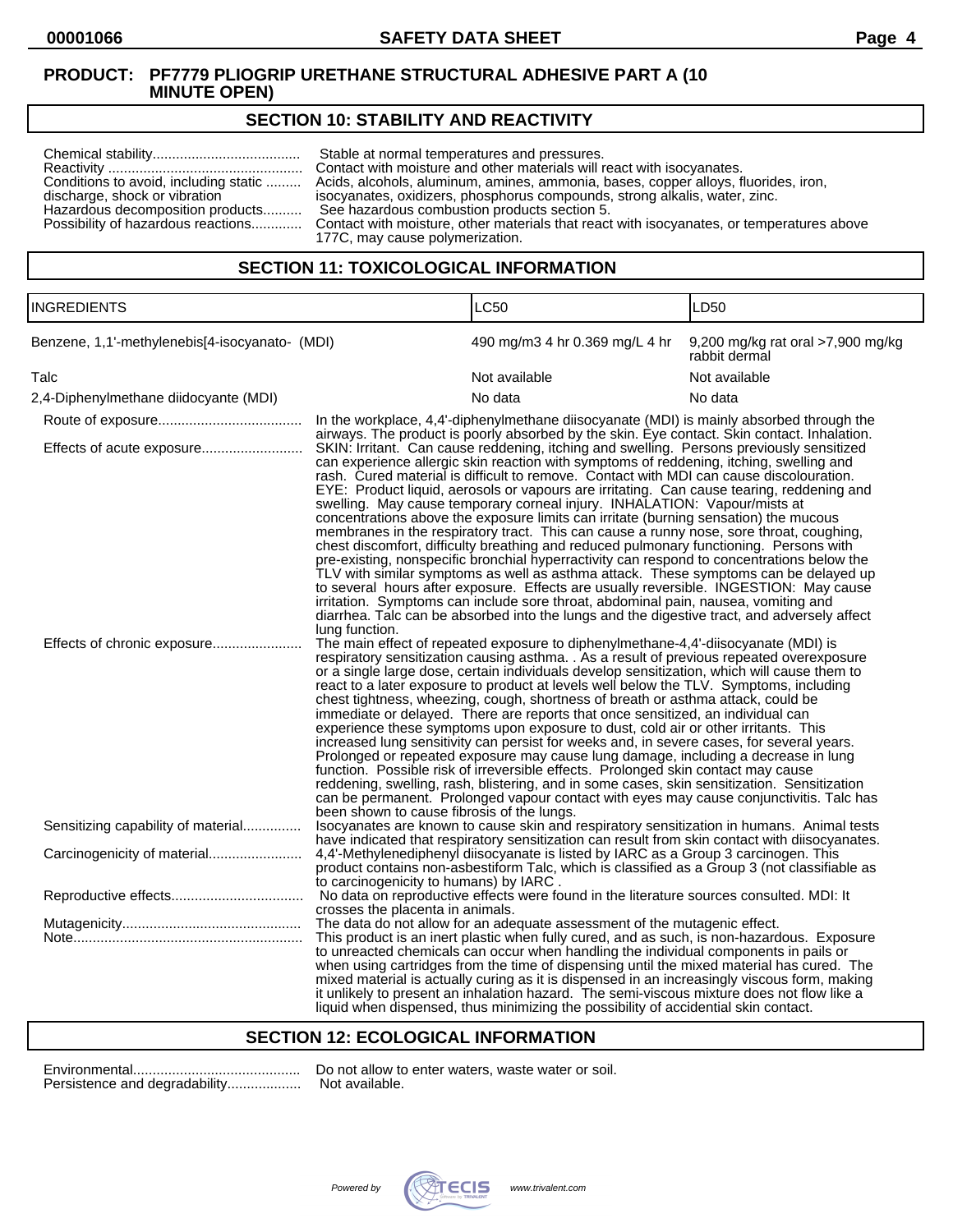## **SECTION 13: DISPOSAL CONSIDERATIONS**

Information on safe handling for disposal . Dispose of waste in accordance with all applicable federal, provincial/State and local and methods of disposal, including any regulations. Industrial incineration is the preferre and methods of disposal, including any regulations. Industrial incineration is the preferred method. Empty containers retain<br>contaminated packaging product residue; observe all precautions for the product. Decontaminate co product residue; observe all precautions for the product. Decontaminate containers prior to disposal. Empty decontaminated containers should be crushed to prevent reuse. Do not heat or cut empty containers with electric or gas torch as vapours and gases may be toxic.

#### **SECTION 14: TRANSPORT INFORMATION**

|                              | Not regulated. |
|------------------------------|----------------|
| IATA Classification (Air)    | Not regulated. |
| IMDG Classification (Marine) | Not regulated. |
|                              | No.            |
|                              |                |
|                              |                |

Not regulated.<br>No. n accordance with Part 2.2.1 of the Transportation of Dangerous Goods Regulations (July 2, 2014) - we certify that classification of this product is correct. .

# **SECTION 15: REGULATORY INFORMATION**

| <b>SARA Title III</b>                                                                                                                                              | On Domestic Substances List (DSL).<br>All components are listed.<br>This product is considered hazardous under the OSHA Hazard Communication Standard. |
|--------------------------------------------------------------------------------------------------------------------------------------------------------------------|--------------------------------------------------------------------------------------------------------------------------------------------------------|
| Section 302 - extremely hazardous  None.                                                                                                                           |                                                                                                                                                        |
| substances<br>Section 311/312 - hazard categories Immediate health, delayed health.<br>EPA hazardous air pollutants (HAPS)  Methylene Diphenyl Diisocyanate (MDI). |                                                                                                                                                        |
| 40CFR63                                                                                                                                                            | This product does not contain any chemical(s) known to the State of California to cause<br>cancer or reproductive toxicity.                            |

# **SECTION 16: OTHER INFORMATION**

|                                           | REGULATORY AFFAIRS. Trivalent Data Systems Ltd.<br>www.trivalent.com.<br>$(800)$ 387-7981.<br>DISCLAIMER: All information appearing herein is based upon data obtained from<br>experience and recognized technical sources. To the best of our knowledge, it is believed<br>to be correct as of the date of issue but we make no representations as to its accuracy or<br>sufficiency and do not suggest or guarantee that any hazards listed herein are the only<br>ones which exist. The hazard information contained herein is offered solely for the<br>consideration of the user, subject to his own investigation and verification of compliance<br>with applicable regulations, including the safe use of the product under every foreseeable<br>condition. The information relates only to the product designated herein, and does not |
|-------------------------------------------|------------------------------------------------------------------------------------------------------------------------------------------------------------------------------------------------------------------------------------------------------------------------------------------------------------------------------------------------------------------------------------------------------------------------------------------------------------------------------------------------------------------------------------------------------------------------------------------------------------------------------------------------------------------------------------------------------------------------------------------------------------------------------------------------------------------------------------------------|
|                                           | relate to its use in combination with any other material or in any other process.                                                                                                                                                                                                                                                                                                                                                                                                                                                                                                                                                                                                                                                                                                                                                              |
| Date of the latest revision of the safety | 2021-11-04.                                                                                                                                                                                                                                                                                                                                                                                                                                                                                                                                                                                                                                                                                                                                                                                                                                    |
| data sheet                                | 2017-05-19                                                                                                                                                                                                                                                                                                                                                                                                                                                                                                                                                                                                                                                                                                                                                                                                                                     |

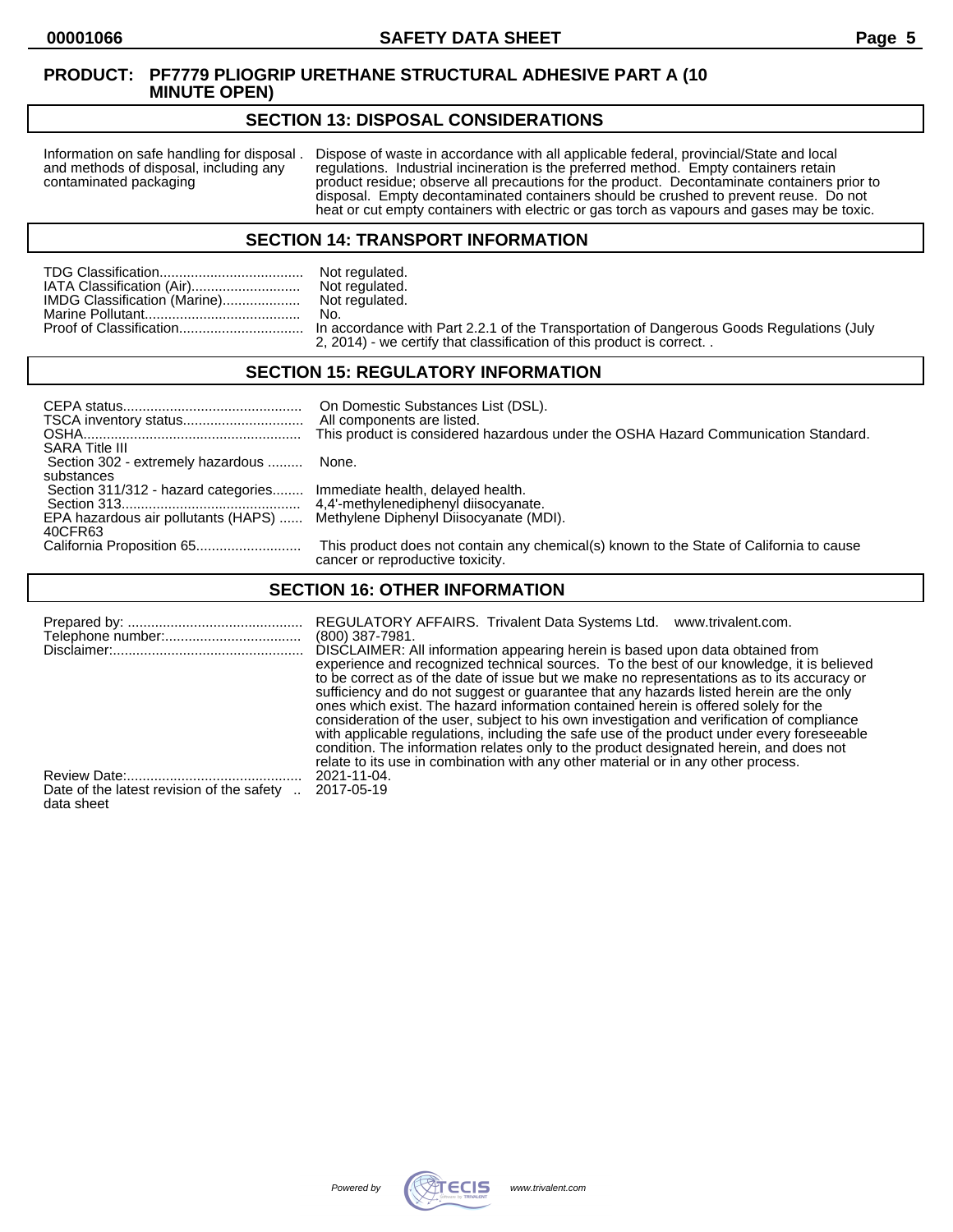# **00001067 SAFETY DATA SHEET Page 1**

Pro Form Products Ltd. 604 McGeachie Drive Milton, Ontario, L9T 3Y5 Canada 905-878-4990

# **PRODUCT: PF7779 PLIOGRIP URETHANE STRUCTURAL ADHESIVE PART B (10 MINUTE OPEN)**

**FORM** 

### **SECTION 01: IDENTIFICATION**

|                                            | <b>Pro Form Products Ltd.</b><br>604 McGeachie Drive<br>Milton, Ontario L9T3Y5<br>Tel (905) 878-4990 Fax (905) 878-1189                                                                            |
|--------------------------------------------|----------------------------------------------------------------------------------------------------------------------------------------------------------------------------------------------------|
|                                            | PF7779 PLIOGRIP URETHANE STRUCTURAL ADHESIVE PART B (10 MINUTE OPEN)                                                                                                                               |
| Recommended use and restrictions on<br>use | (PART B). Adhesive applications, for industrial use only-keep out of reach of children. This<br>product should not be used for any other purpose other than the ones described in this<br>section. |
|                                            |                                                                                                                                                                                                    |
|                                            |                                                                                                                                                                                                    |
|                                            | H: $2^*$ F: 1 R: 0.                                                                                                                                                                                |
|                                            | For transportation emergencies (in Canada) call CANUTEC 1-888-226-8832 (CAN-UTEC);<br>IN THE UNITED STATES CALL CHEMTREC 1-800-424-9300.                                                           |
|                                            | ** For medical emergencies contact your local poison control centre **.                                                                                                                            |

### **SECTION 02: HAZARD IDENTIFICATION**



| DANGER.<br>Skin Irritation — Category 2. Skin Sensitizer — Category 1. Respiratory Sensitizer —<br>Category 1. Reproductive Toxicity - Category 2. Specific Target Organ Toxicity -<br>Repeated Exposure – Category 1.                                                                                                                                                                                                                                                                                                   |
|--------------------------------------------------------------------------------------------------------------------------------------------------------------------------------------------------------------------------------------------------------------------------------------------------------------------------------------------------------------------------------------------------------------------------------------------------------------------------------------------------------------------------|
| H315 Causes skin irritation. H317 May cause an allergic skin reaction. H334 May cause<br>allergy or asthma symptoms or breathing difficulties if inhaled. H361 Suspected of<br>damaging fertility or the unborn child. H372 Causes damage to the liver and kidneys<br>through prolonged or repeated exposure.                                                                                                                                                                                                            |
| P201 Obtain special instructions before use. P202 Do not handle this product until all<br>safety instructions have been read and understood. P264 Wash thoroughly after handling.<br>P280 Wear protective gloves and eye protection. P272 Contaminated work clothing should<br>not be allowed out of the workplace. P270 Do not eat drink or smoke while using this<br>product. P284 In case of inadequate ventilation wear respiratory protection. P260 Do not<br>breathe mist, vapours, or spray.                      |
| P302 + P352 - If on skin: wash with plenty of water. P362 + P364 - Take off contaminated<br>clothing and wash before reuse. P333 + P313 If skin irritation or rash occurs, get medical<br>advice/attention. P304 + P340 - If inhaled remove person to fresh air and keep comfortable<br>for breathing. P342 + P311 If experiencing respiratory symptoms; call poison center or<br>doctor. P308 + P313 If exposed or concerned, get medical advice/attention. P321 - For<br>specific treatment see section 4 on this SDS. |
| P501 Dispose all unused, waste or empty containers in accordance with local regulations.                                                                                                                                                                                                                                                                                                                                                                                                                                 |

# **SECTION 03: COMPOSITION / INFORMATION ON INGREDIENTS** CHEMICAL NAME AND SYNONYMS CASE CAS # CAS # WT. % Talc 14807-96-6 20-30 BENTONITE 71011-26-2 1.5-5 PIPERAZINE 110-85-0 0.5-1

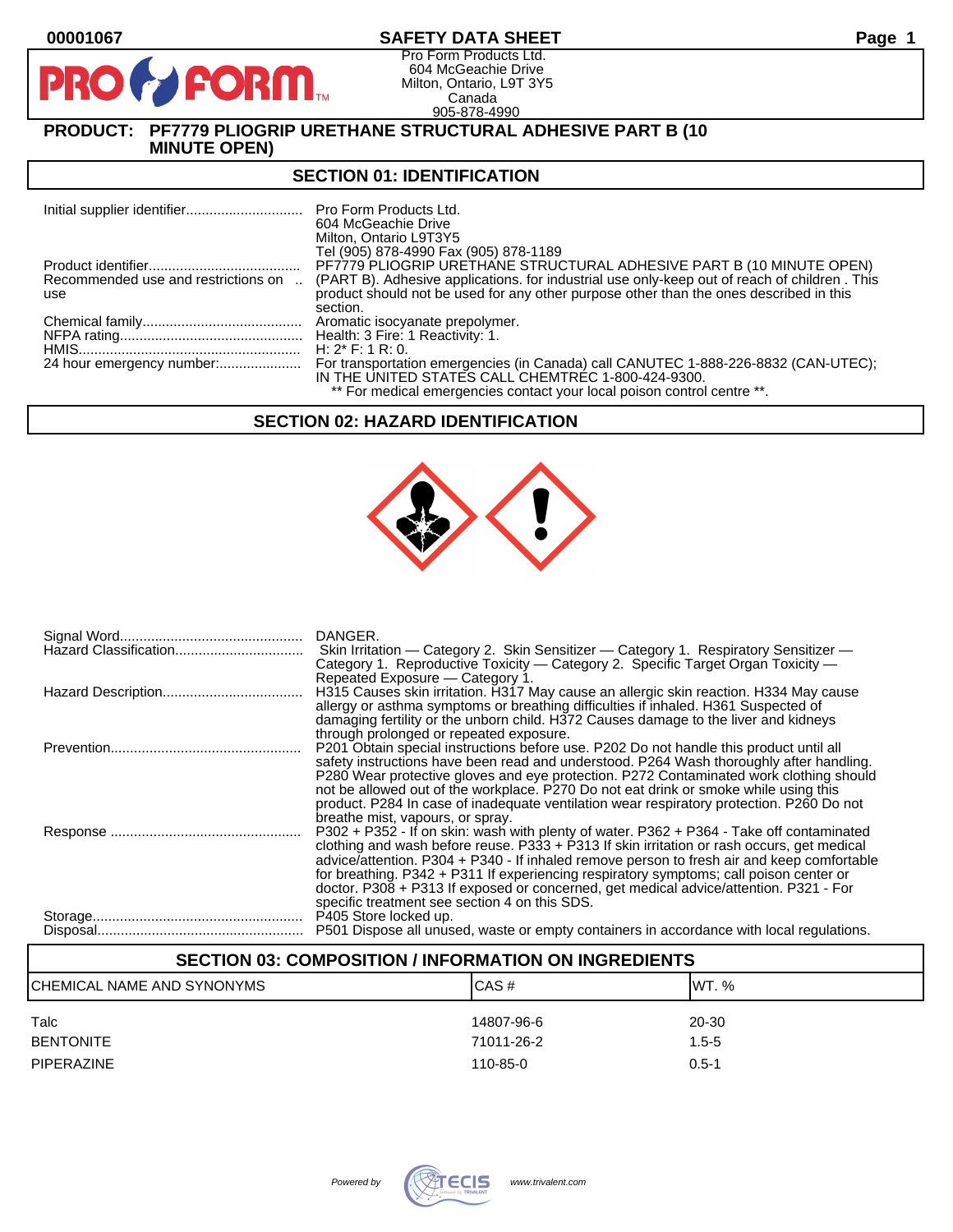#### **SECTION 04: FIRST-AID MEASURES**

| Check for and remove any contact lenses, if safe and easy to do so. In case of contact,<br>immediately flush eyes, keeping eyelids open, with plenty of water for at least 15 minutes.                                                                                                                                                                                                                                                                                                                                                                                                                                                                                                                                                                                                                   |
|----------------------------------------------------------------------------------------------------------------------------------------------------------------------------------------------------------------------------------------------------------------------------------------------------------------------------------------------------------------------------------------------------------------------------------------------------------------------------------------------------------------------------------------------------------------------------------------------------------------------------------------------------------------------------------------------------------------------------------------------------------------------------------------------------------|
| Obtain medical attention.<br>Immediately flush skin with plenty of soap and water. Remove contaminated clothing.<br>Wash clothing before reuse. Do not peel solidified product off the skin. If irritation persists,<br>seek medical attention.                                                                                                                                                                                                                                                                                                                                                                                                                                                                                                                                                          |
| If inhaled, remove to fresh air. If not breathing, give artificial respiration. If breathing is<br>difficult, give oxygen, obtain medical attention.                                                                                                                                                                                                                                                                                                                                                                                                                                                                                                                                                                                                                                                     |
| Rinse mouth with water. Never give anything by mouth to an unconscious person. If<br>spontaneous vomiting occurs have victim lean forward with head down to prevent<br>aspiration of fluid into the lungs. Obtain medical attention immediately.                                                                                                                                                                                                                                                                                                                                                                                                                                                                                                                                                         |
| Treat victims symptomatically. Skin: this compound is a known skin sensitizer. Treat<br>symptomatically as for contact dermatitis or thermal burns. If burned, treat as thermal burn.<br>Ingestion: treat symptomatically. There is no specific antidote. Inducing vomiting is<br>contraindicated because of the irritating nature of this compound. Respiratory: this<br>compound is a known pulmonary sensitizer. Treatment is essentially symptomatic. An<br>individual having a skin or pulmonary sensitization reaction to this material should be<br>removed from exposure to any isocyanate. In the event of an incident involving this product<br>ensure that medical authorities are provided a copy of this safety data sheet. In all cases, if<br>irritation persists seek medical attention. |

#### **SECTION 05: FIRE-FIGHTING MEASURES**

| Suitable and unsuitable extinguishing<br>media                                                                     | Dry chemical. Carbon dioxide. Water spray.                                                                                                                                                                                                                                                                                                                                                                                                                                                                |
|--------------------------------------------------------------------------------------------------------------------|-----------------------------------------------------------------------------------------------------------------------------------------------------------------------------------------------------------------------------------------------------------------------------------------------------------------------------------------------------------------------------------------------------------------------------------------------------------------------------------------------------------|
| Specific hazards arising from the<br>hazardous product, such as the nature of<br>any hazardous combustion products | Aldehydes, carbon dioxide and carbon monoxide, halogenated hydrocarbons, hydrogen<br>cyanide (hydrocyanic acid), isocyanates, ketones, nitrogen compounds, nitrogen oxides<br>(nox), toxic fumes carbon dioxide and carbon monoxide, hydrogen cyanide (hydrocyanic<br>acid), isocyanates, nitrogen oxides (nox), toxic fumes, aldehydes, ketones, halogenated<br>hydrocarbons.                                                                                                                            |
| Special protective equipment and<br>precautions for fire-fighters                                                  | Firefighter should be equipped with self-contained breathing apparatus and full protective<br>clothing to protect against potentially toxic and irritating fumes. During a fire, isocyanate<br>vapours and other irritating, highly toxic gases may be generated by thermal decomposition<br>or combustion. Cool fire-exposed containers with cold water spray. Heat will cause<br>pressure buildup and may cause explosive rupture. Heat will cause pressure buildup and<br>may cause explosive rupture. |
| Unusual fire / explosion hazards                                                                                   | Reaction between water or foam and hot MDI can be vigorous. (from PART A).                                                                                                                                                                                                                                                                                                                                                                                                                                |

# **SECTION 06: ACCIDENTAL RELEASE MEASURES**

| Leak/spill | Isolate area and keep unauthorized people away. Do not walk through spilled material.<br>Wear recommended protective equipment. Ventilate. Open windows and doors to allow<br>air circulation. Dike area to prevent spreading. The use of absorbent socks or spill pillows<br>may be required. Stop leak if safe to do so. Prevent runoff into drains, sewers, and other                                                                                                                                                                                                                                                                                                                                                                                                                                                                                                                                                                                    |
|------------|-------------------------------------------------------------------------------------------------------------------------------------------------------------------------------------------------------------------------------------------------------------------------------------------------------------------------------------------------------------------------------------------------------------------------------------------------------------------------------------------------------------------------------------------------------------------------------------------------------------------------------------------------------------------------------------------------------------------------------------------------------------------------------------------------------------------------------------------------------------------------------------------------------------------------------------------------------------|
|            | waterways.<br>Absorb isocyanates with sawdust or other absorbent. Cover spill area with suitable<br>absorbent material (e.g., sand, earth, sawdust, vermiculite, Oil-Dri, Kitty Litter, etc.).<br>Saturate absorbent material with neutralizing solution. Recommended portion is ten parts<br>neutralizing solution to one part spilled material. Suggested neutralization solution: 90%<br>water $+5\%$ concentrated ammonia $+5\%$ detergent (dish soap). Add an additional layer of<br>absorbent material. Use shovel to move absorbent material around to ensure that all<br>spilled material comes in contact with the neutralizing solution. Shovel all absorbed<br>material, including absorbent socks or spill pillows, into an appropriate salvage drum. Add<br>further amounts of neutralizing solution. Allow to stand (covered loosely) for 48 to 72<br>hours, to allow any gases to escape. Do not use neutralizing solution on a large spill. |
|            | Decontaminate spill area with decontamination solution. Area can then be washed with<br>soap and water. Use a heat gun and a scraper to remove cured adhesive. Prior to using a<br>heat gun, ensure that the surface can withstand the heat generated by the gun. Use a<br>solvent such as: isopropanol, methyl ethyl ketone, or acetone, to clean up up residual<br>curative.                                                                                                                                                                                                                                                                                                                                                                                                                                                                                                                                                                              |

#### **SECTION 07: HANDLING AND STORAGE**

| Precautions for safe handling |
|-------------------------------|
|-------------------------------|

Precautions for safe handling.................... Avoid skin and eye contact. Do not breathe vapours, mist or dust. Use adequate ventilation. Decomposition products can be highly toxic and irritating. Individuals with lung or breathing problems or prior allergic reactions to isocyanates must not be exposed to vapour or spray mist. Handle in accordance with good industrial hygiene and safety

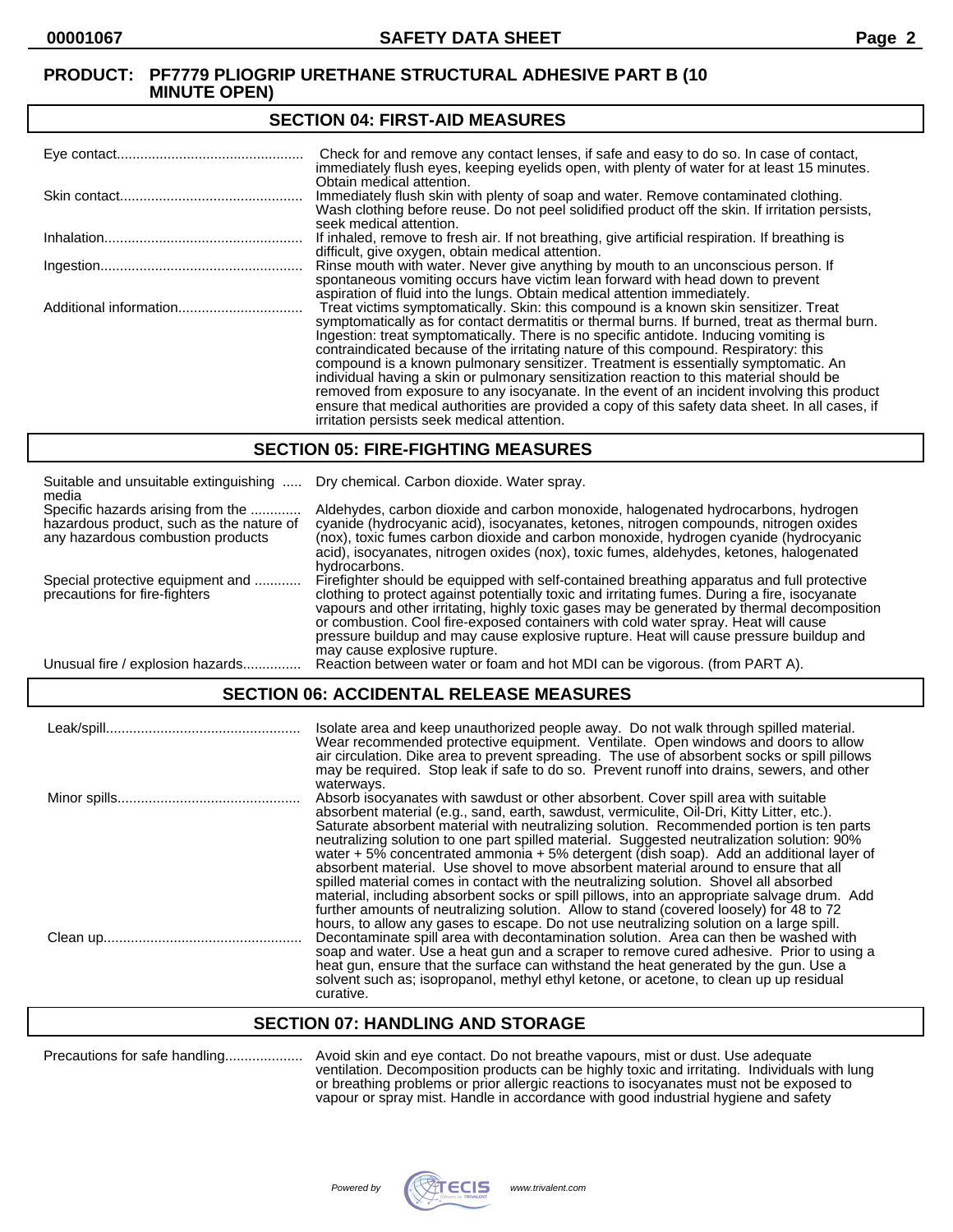# **SECTION 07: HANDLING AND STORAGE**

Precautions for safe handling.................... practices. Warning properties (irritation of the eyes, nose and throat or odour) are not adequate to prevent chronic overexposure from inhalation. Wash thoroughly after handling. Wear respiratory protection if material is heated, sprayed, used in confined space, or if exposure limit is exceeded. Employee education and training are important. Conditions for safe storage, including any Store in tightly closed containers to prevent moisture contamination. Store in a cool, dry incompatibilities and well ventilated area. Exposure to vapours of heated isocyanates can be extremely dangerous.

**SECTION 08: EXPOSURE CONTROLS / PERSONAL PROTECTION**

| <b>INGREDIENTS</b>               | TWA                 | <b>ACGIH TLV</b><br><b>STEL</b>                                                                                                                                                                                                                                                                                                                                                                                                                                                                                                                                                                                                                                                                                                                                                                                                                                                                                                                                                                                                                                                                                                    | <b>OSHA PEL</b><br><b>IPEL</b> | <b>STEL</b>     | <b>NIOSH</b><br><b>REL</b> |
|----------------------------------|---------------------|------------------------------------------------------------------------------------------------------------------------------------------------------------------------------------------------------------------------------------------------------------------------------------------------------------------------------------------------------------------------------------------------------------------------------------------------------------------------------------------------------------------------------------------------------------------------------------------------------------------------------------------------------------------------------------------------------------------------------------------------------------------------------------------------------------------------------------------------------------------------------------------------------------------------------------------------------------------------------------------------------------------------------------------------------------------------------------------------------------------------------------|--------------------------------|-----------------|----------------------------|
| Talc                             | $2 \text{ mg/m}$ 3  | Not established                                                                                                                                                                                                                                                                                                                                                                                                                                                                                                                                                                                                                                                                                                                                                                                                                                                                                                                                                                                                                                                                                                                    | 2 mg/m3 TWA                    | Not established | Not established            |
|                                  | CA ON: 2mg/kg (TWA) |                                                                                                                                                                                                                                                                                                                                                                                                                                                                                                                                                                                                                                                                                                                                                                                                                                                                                                                                                                                                                                                                                                                                    |                                |                 |                            |
| <b>BENTONITE</b>                 | Not Established     | Not Established                                                                                                                                                                                                                                                                                                                                                                                                                                                                                                                                                                                                                                                                                                                                                                                                                                                                                                                                                                                                                                                                                                                    | Not Established                | Not Established | Not Established            |
| <b>PIPERAZINE</b>                | Not established     | Not established                                                                                                                                                                                                                                                                                                                                                                                                                                                                                                                                                                                                                                                                                                                                                                                                                                                                                                                                                                                                                                                                                                                    | Not established                | Not established | Not established            |
|                                  |                     | Chemical safety goggles and full faceshield if a splash hazard exists. Contact lenses<br>should not be worn when working with this chemical.<br>Chemical resistant gloves.<br>Wear adequate protective clothes. Wear long sleeves and trousers to prevent dermal<br>exposure.<br>Safety boots per local regulations.<br>In case of insufficient ventilation, wear suitable respiratory equipment. An approved air<br>purifying respirator with organic vapour cartridges and particulate prefilter can be used to<br>minimize exposure. However, this should be permitted only for short periods of time $(< 1$<br>hour) at relatively low concentrations (at or near the exposure limit). Protection provided by<br>air-purifying respirators is limited. The use of a positive pressure air supplied respirator is<br>mandatory when airborne concentrations are not known or airborne solvent levels are 10<br>times the appropriate exposure limit or spraying is performed in a confined space or with<br>limited ventilation. Use NIOSH approved respirator or equipment. Do not exceed the use<br>limits of the respirator. |                                |                 |                            |
|                                  |                     | Eye wash facility and emergency shower should be in close proximity. Educate and train<br>employees on the safe use and handling of the product.                                                                                                                                                                                                                                                                                                                                                                                                                                                                                                                                                                                                                                                                                                                                                                                                                                                                                                                                                                                   |                                |                 |                            |
| Appropriate engineering controls |                     | Ventilate adequately. Exhaust air may need to be cleaned by scrubbers or filters to reduce<br>environmental contamination. Vent work area to ensure airborne concentrations are below<br>the current occupational exposure limits. Avoid breathing mists; if general ventilation or<br>local exhaust is inadequate, persons exposed to mists should wear approved breathing<br>devices.                                                                                                                                                                                                                                                                                                                                                                                                                                                                                                                                                                                                                                                                                                                                            |                                |                 |                            |

# **SECTION 09: PHYSICAL AND CHEMICAL PROPERTIES**

| Appearance/Physical state<br>Vapour pressure (mm Hg)<br>Relative Density (Specific Gravity)<br>Melting / Freezing point (deg C)<br>Initial boiling point / boiling range (deg C).<br>Flash point (deg C), method<br>Auto ignition temperature (deg C)<br>Upper flammable limit (% vol)<br>Lower flammable limit (% vol)<br>Partition coefficient - n-octanol/water | Part B:. Viscous liquid.<br>Light green.<br>No data.<br>Not available.<br>No data.<br>No data.<br>No data.<br>1.26 g/cm3 @ 20°C - 10.48 lb/usg @ 25°C.<br>Not available.<br>No data.<br>No data.<br>No data.<br>$>93.4^{\circ}C. > 200^{\circ}F.$<br>Not available.<br>No data.<br>No Data.<br>Not available. |
|--------------------------------------------------------------------------------------------------------------------------------------------------------------------------------------------------------------------------------------------------------------------------------------------------------------------------------------------------------------------|---------------------------------------------------------------------------------------------------------------------------------------------------------------------------------------------------------------------------------------------------------------------------------------------------------------|
|                                                                                                                                                                                                                                                                                                                                                                    | No data.                                                                                                                                                                                                                                                                                                      |
|                                                                                                                                                                                                                                                                                                                                                                    | Not available.                                                                                                                                                                                                                                                                                                |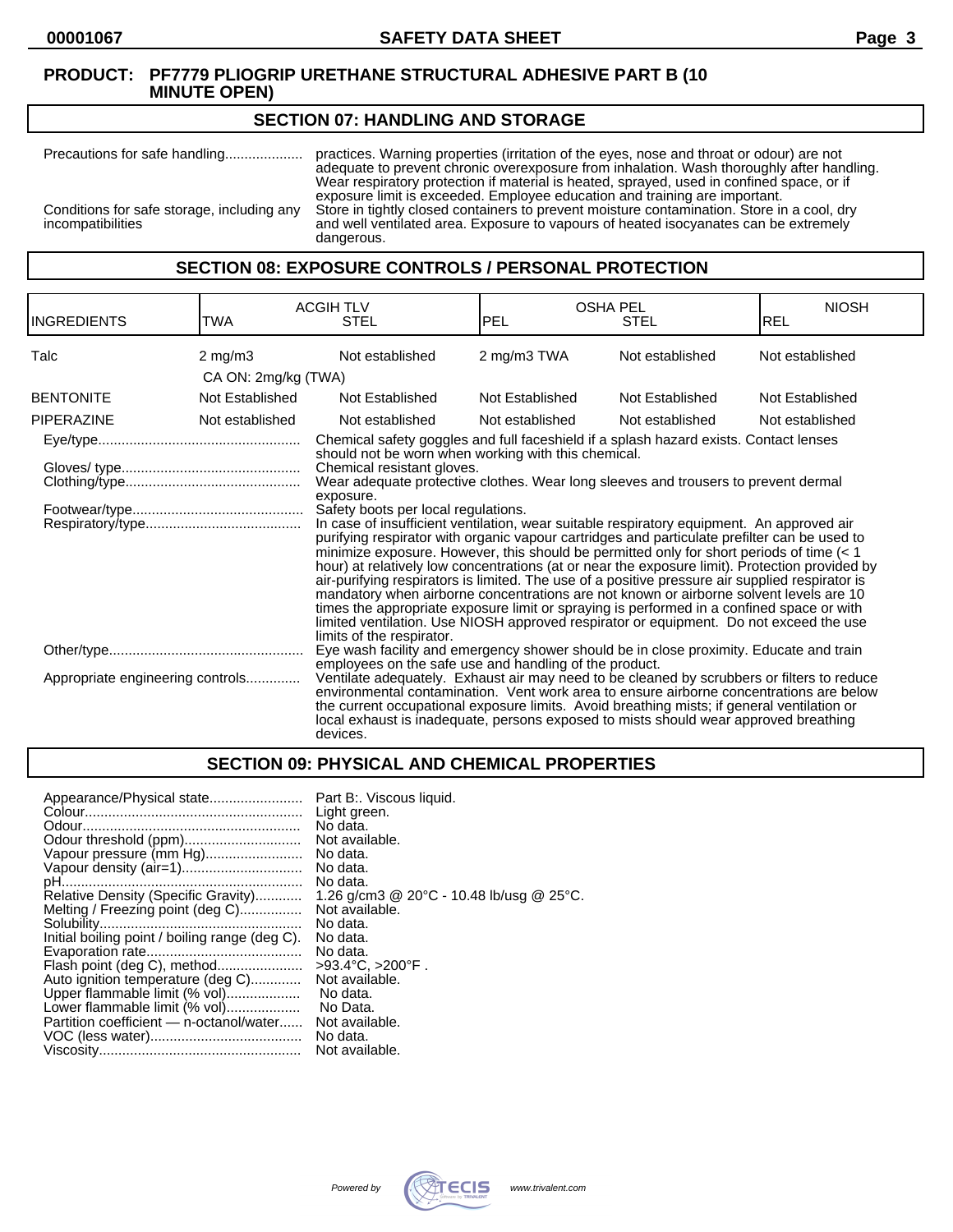# **SECTION 10: STABILITY AND REACTIVITY**

| Conditions to avoid, including static<br>discharge, shock or vibration<br>Hazardous decomposition products<br>Possibility of hazardous reactions | Stable at normal temperatures and pressures.<br>Contact with moisture and other materials will react with isocyanates.<br>Acids, alcohols, aluminum, amines, ammonia, bases, copper alloys, fluorides, iron,<br>isocyanates, oxidizers, phosphorus compounds, strong alkalis, water, zinc.<br>See hazardous combustion products section 5.<br>Contact with moisture, other materials that react with isocyanates, or temperatures above<br>177C, may cause polymerization. |
|--------------------------------------------------------------------------------------------------------------------------------------------------|----------------------------------------------------------------------------------------------------------------------------------------------------------------------------------------------------------------------------------------------------------------------------------------------------------------------------------------------------------------------------------------------------------------------------------------------------------------------------|
|--------------------------------------------------------------------------------------------------------------------------------------------------|----------------------------------------------------------------------------------------------------------------------------------------------------------------------------------------------------------------------------------------------------------------------------------------------------------------------------------------------------------------------------------------------------------------------------------------------------------------------------|

## **SECTION 11: TOXICOLOGICAL INFORMATION**

| <b>INGREDIENTS</b>                 | <b>LC50</b>                                                                                                                                                                                                                                                                                                                                                                                                                                                                                                                                                                                                                                                                                                                                                                                                                                                                                                                                                                                                      | LD50                                               |
|------------------------------------|------------------------------------------------------------------------------------------------------------------------------------------------------------------------------------------------------------------------------------------------------------------------------------------------------------------------------------------------------------------------------------------------------------------------------------------------------------------------------------------------------------------------------------------------------------------------------------------------------------------------------------------------------------------------------------------------------------------------------------------------------------------------------------------------------------------------------------------------------------------------------------------------------------------------------------------------------------------------------------------------------------------|----------------------------------------------------|
| Talc                               | Not available                                                                                                                                                                                                                                                                                                                                                                                                                                                                                                                                                                                                                                                                                                                                                                                                                                                                                                                                                                                                    | Not available                                      |
| <b>BENTONITE</b>                   | No Data                                                                                                                                                                                                                                                                                                                                                                                                                                                                                                                                                                                                                                                                                                                                                                                                                                                                                                                                                                                                          | No Data                                            |
| <b>PIPERAZINE</b>                  | No data                                                                                                                                                                                                                                                                                                                                                                                                                                                                                                                                                                                                                                                                                                                                                                                                                                                                                                                                                                                                          | 1,900 mg/kg oral rat; 4,000 mg/kg<br>dermal rabbit |
|                                    | Eye contact. Skin contact. Inhalation.<br>Can cause moderate skin or eye irritation. Excessive vapours may cause nasal and<br>respiratory tract irritation. Breathing of high vapour concentrations may cause anesthetic<br>effects and serious health effects. Talc can be absorbed into the lungs and the digestive<br>tract, and adversely affect lung function.                                                                                                                                                                                                                                                                                                                                                                                                                                                                                                                                                                                                                                              |                                                    |
| Effects of chronic exposure        | As a result of previous repeated overexposure or a single large dose, certain individuals<br>develop sensitization, which will cause them to react to a later exposure to product at levels<br>well below the TLV. Symptoms, including chest tightness, wheezing, cough, shortness of<br>breath or asthma attack, could be immediate or delayed. There are reports that once<br>sensitized, an individual can experience these symptoms upon exposure to dust, cold air or<br>other irritants. This increased lung sensitivity can persist for weeks and, in severe cases,<br>for several years. Prolonged or repeated exposure may cause lung damage, including a<br>decrease in lung function. Possible risk of irreversible effects. Prolonged skin contact may<br>cause reddening, swelling, rash, blistering, and in some cases, skin sensitization.<br>Sensitization can be permanent. Prolonged vapour contact with eyes may cause<br>conjunctivitis. Talc has been shown to cause fibrosis of the lungs. |                                                    |
| Sensitizing capability of material | Piperazine is suspected of being both a dermal and respiratory sensitizing agent. May<br>cause sensitization by inhalation. May cause sensitization by skin contact.                                                                                                                                                                                                                                                                                                                                                                                                                                                                                                                                                                                                                                                                                                                                                                                                                                             |                                                    |
|                                    | This product contains non-asbestiform Talc, which is classified as a Group 3 (not<br>classifiable as to carcinogenicity to humans) by IARC. Piperazine:. ACGIH Evaluation:<br>Substance not classifiable as a human carcinogen (group A4)                                                                                                                                                                                                                                                                                                                                                                                                                                                                                                                                                                                                                                                                                                                                                                        |                                                    |
|                                    | Piperazine:. May cause adverse effects.<br>The data do not allow for an adequate assessment of the mutagenic effect.<br>This product is an inert plastic when fully cured, and as such, is non-hazardous. Exposure<br>to unreacted chemicals can occur when handling the individual components in pails or<br>when using cartridges from the time of dispensing until the mixed material has cured. The<br>mixed material is actually curing as it is dispensed in an increasingly viscous form, making<br>it unlikely to present an inhalation hazard. The semi-viscous mixture does not flow like a<br>liquid when dispensed, thus minimizing the possibility of accidential skin contact.                                                                                                                                                                                                                                                                                                                     |                                                    |

# **SECTION 12: ECOLOGICAL INFORMATION**

Environmental........................................... Do not allow to enter waters, waste water or soil.

#### **SECTION 13: DISPOSAL CONSIDERATIONS**

Information on safe handling for disposal . Dispose of waste in accordance with all applicable federal, provincial/State and local and methods of disposal, including any regulations. Industrial incineration is the preferred method. Empty containers retain contaminated packaging product residue; observe all precautions for the product. Decontaminate containers prior to disposal. Empty decontaminated containers should be crushed to prevent reuse. Do not heat or cut empty containers with electric or gas torch as vapours and gases may be toxic.

#### **SECTION 14: TRANSPORT INFORMATION**

|                              | Not |
|------------------------------|-----|
| IATA Classification (Air)    | Not |
| IMDG Classification (Marine) | Not |
|                              | No. |
|                              |     |

Not regulated. Not regulated. Not regulated.<br>No.

In accordance with Part 2.2.1 of the Transportation of Dangerous Goods Regulations (July 2, 2014) - we certify that classification of this product is correct. .